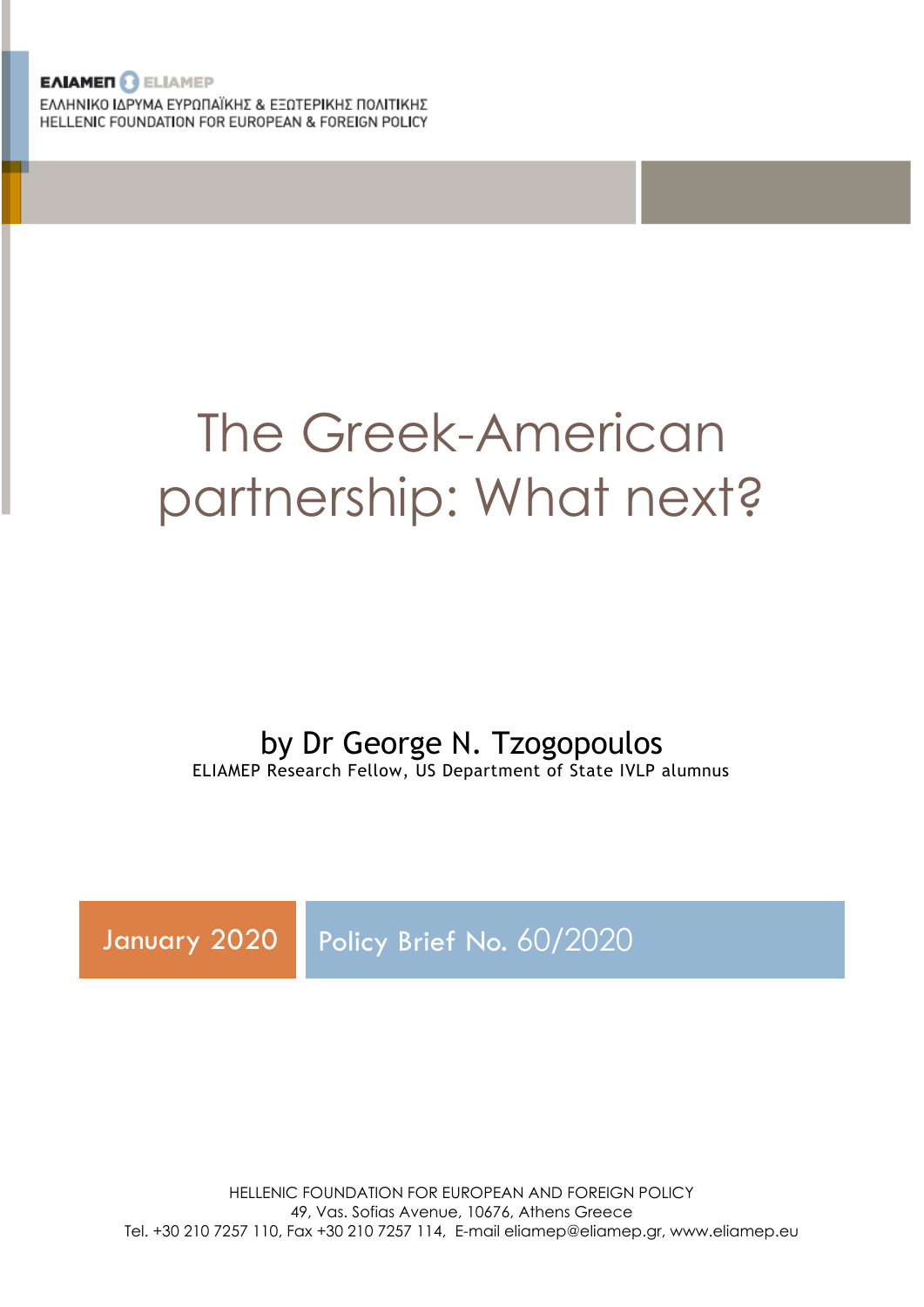Copyright © 2020 Hellenic Foundation for European & Foreign Policy (ELIAMEP) 49, Vas. Sofias Ave, 106 76 Athens, Greece Tel.: +30 210 7257 110 | Fax: +30 210 7257 114 | www.eliamep.gr | eliamep@eliamep.gr All Rights Reserved

### **The Greek-American partnership: What next?**

#### **by Dr George N. Tzogopoulos**

Dr George N. Tzogopoulos is ELIAMEP Research Fellow as an expert οn media, international relations and Chinese affairs. He is also the Director of EU-China Programs at the Centre international de formation européenne (CIFE) and Lecturer in International Relations at the Department of Law of the Democritus University of Thrace. Furthermore, George has joined the Begin Sadat Center for Strategic Studies (BESA) as a Research Associate, where he is, inter alia, organizing its online debates on several international themes. He is also the Co-convener of the recently established Israel-Hellenic Forum under the umbrella of B'nai B'rith International.

In the summer of 2017 George was selected as 'young leader' by China's Diplomatic Academy and in spring 2019 he was an International Visitor Leadership Program (IVLP) Fellow of the US Department of State. He is the author of three books: *US Foreign Policy in the European Media: Framing the Rise and Fall of Neoconservatism* (IB TAURIS), *The Greek Crisis in the Media: Stereotyping in the International Press* (Ashgate) and *Understanding China* (Sideris, forthcoming, in Greek). He is a regular columnist in *Global Times*, china.org.cn, *Jerusalem Post* and *TA NEA*. His work appears in numerous international media.

*ELIAMEP offers a forum for debate on international and European issues. Its non-partisan character supports the right to free and well-documented discourse. ELIAMEP publications aim to contribute to scholarly knowledge and to provide policy relevant analyses. As such, they solely represent the views of the author(s) and not necessarily those of the Foundation*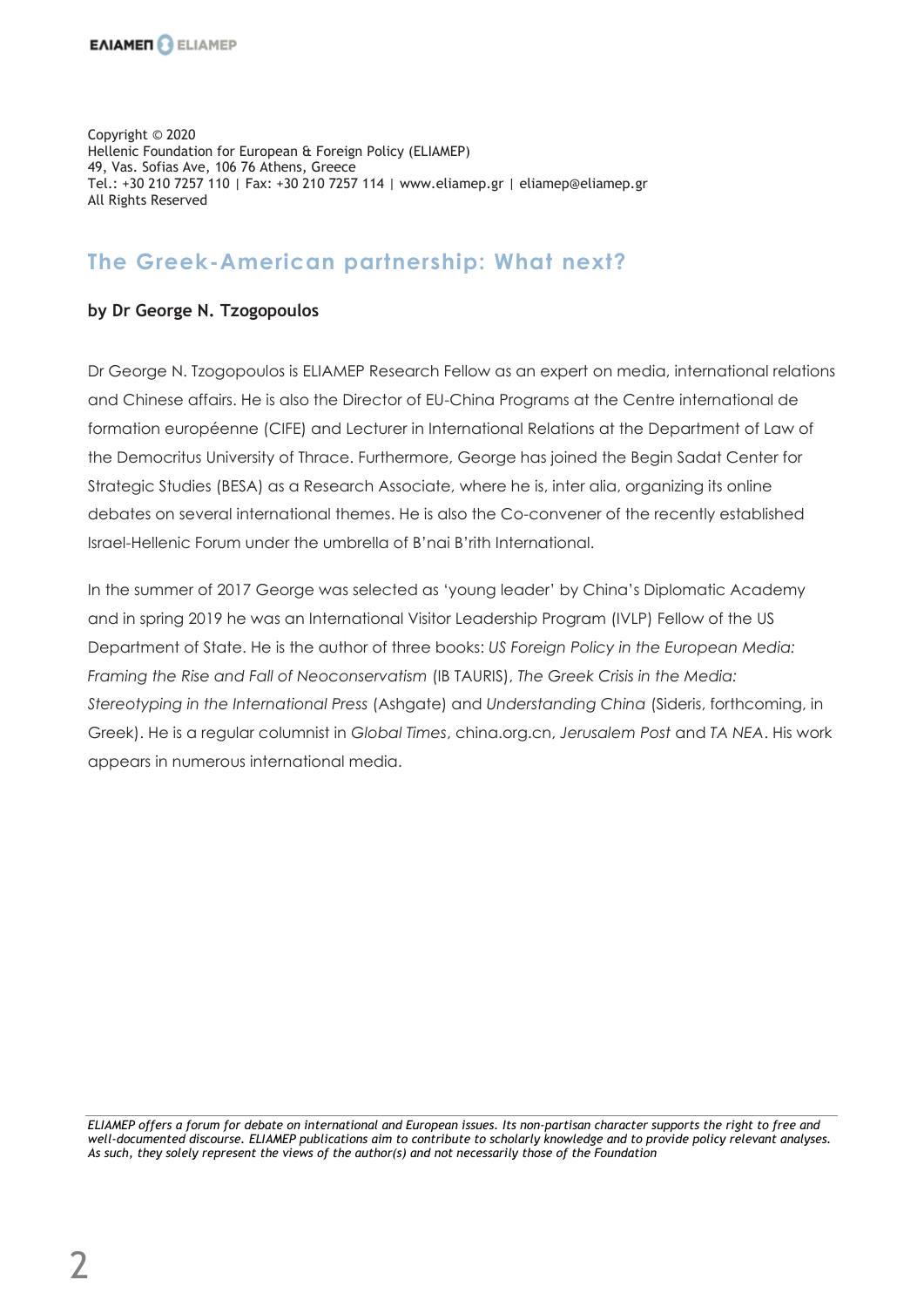## **The Greek-American partnership: What next?**

**SUMMARY:** *This essay outlines the course of Greek-American relations from 2015 onwards. It argues that Athens and Washington DC have entered a period of strong cooperation that can be further consolidated in 2020, following the scheduled meeting on 7 January 2020 between President Donald Trump and Prime Minister Kyriakos Mitsotakis. Defense, energy and trade are main focal points. The agenda includes the need to create a new security environment in the Mediterranean – with Greece playing a key role.* 

- *The excellent status of Greek-American relations creates new opportunities for closer bilateral cooperation on defense, energy and trade.*
- *The region of Northern Greece becomes of gradually higher significance for the US*
- *US foreign policy towards Greece reflects its interest in restraining Russian influence*
- *While anti-Americanism in Greece is declining, there is widespread concern in the domestic public debate on whether the US will support Greece in the case of a crisis with Turkey in the Eastern Mediterranean*
- *US support to the trilateral cooperation of Greece-Israel-Cyprus will be boosted by the Eastern Mediterranean Security and Energy Partnership Act*
- *The US-Greece Strategic Dialogue and NATO Mediterranean Dialogue are useful instruments for strengthening Greece's role in the South, contributing towards a new security architecture*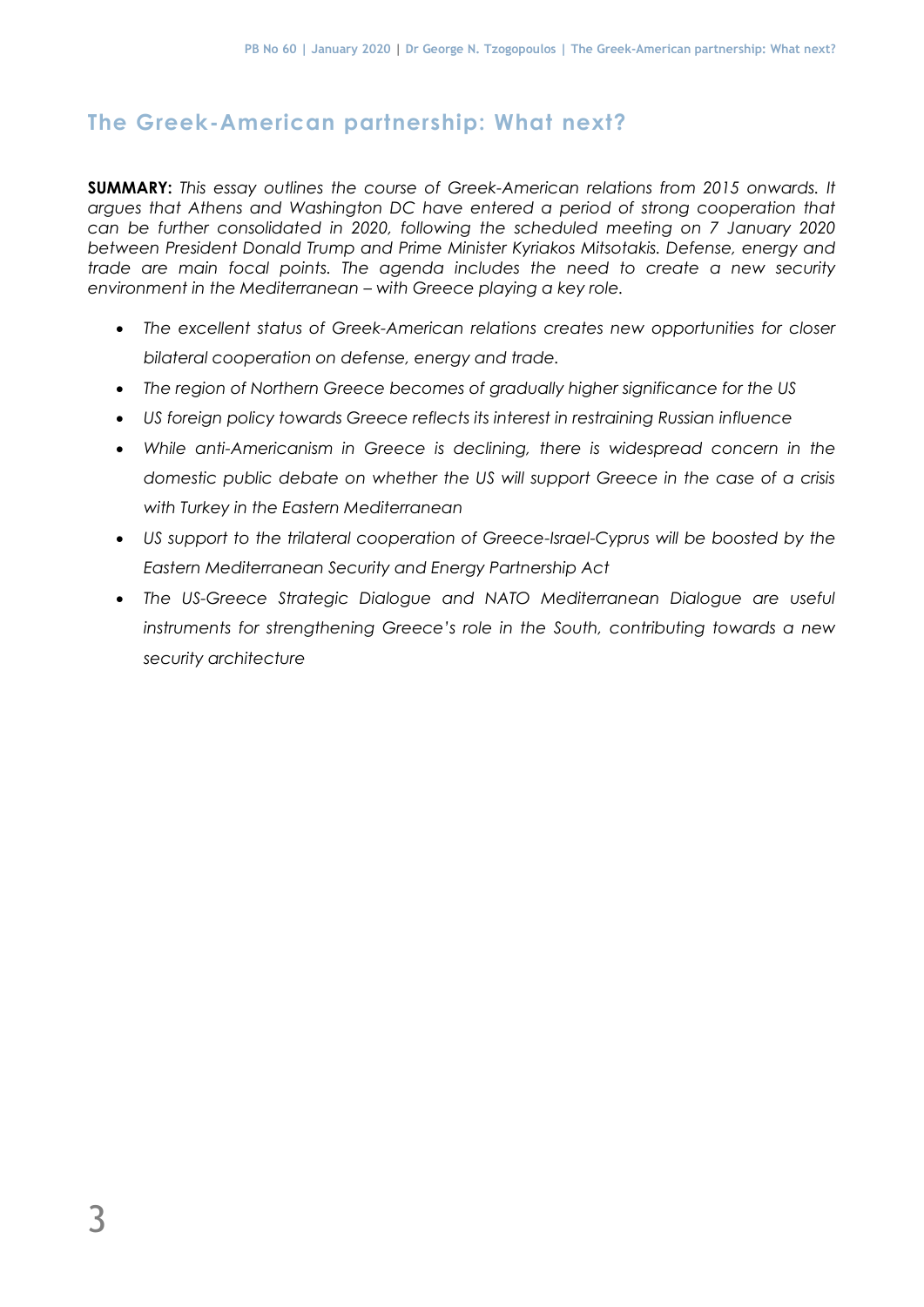IN THE FINAL overseas visit of his administration in November 2016, Barack Obama came to Greece. It was the first visit of a US president to Greece after Bill Clinton in 1999. Having defended Greece's participation in the Eurozone and actively advocating for public debt relief in line with IMF recommendations, Obama was warmly welcomed. In a remarkable speech at the Stavros Niarchos Foundation he talked about the 'legendary hospitality of Greek people', his desire to see the Acropolis and the Parthenon and his appreciation for what 'Greece has given to humanity through the ages'.<sup>1</sup> During his meeting with then Greek Prime Minister Alexis Tsipras, he focused on the status of the economy, the implementation of reforms and some security issues including collaboration under the NATO umbrella and intelligence sharing.<sup>2</sup>

The state visit of President Obama to Greece cemented a strong bilateral partnership. The path had been turbulent during the beginning of the leftist SYRIZA administration. The attempt of Athens to approach Moscow in the first months of 2015 did not go unnoticed in Washington.<sup>3</sup> Speculation about Greece vetoing EU sanctions against Russia<sup>4</sup> and discussions between PM Tsipras and President Vladimir Putin on Greece's potential participation in the Turkish Stream pipeline<sup>5</sup> alarmed US policy-makers. In March 2015 Assistant Secretary Victoria Nuland visited Athens and said that the US and the EU 'had to impose sanctions on Russia *because of the increasing rounds of aggression in eastern Ukraine'.*<sup>6</sup> *When Secretary of State John Kerry met his Greek counterpart Nikos Kotzias one month later in Washington DC, he concentrated on the 'need to be able to encourage Russia in every way possible to live up to the Minsk agreement and […] to work together on longer-term challenges like energy, energy supplies, and diversification for the region.'*<sup>7</sup> *A similar message was sent to Athens in May, when the State Department's special envoy on energy affairs, Amos Hochstein, visited.* 8

*Following the agreement on the third economic adjustment program of July 2015 that secured Greece's European and Euro-Atlantic vocation, Greek-American relations entered what was perhaps their best period in recent memory. While in government SYRIZA employed a pro-US policy and abandoned the traditional anti-American and anti-Israeli rhetoric of the Left. Tsipras counted on Washington's support not only as a counterbalance to German-sponsored austerity policies but also as a potential facilitator of new investments. Repeated interventions by the Obama administration had been crucial in supporting the continuation of Greece's euro participation at critical moments when the threat of Grexit was imminent. Such policies, combined with the appeal of the Obama personality, had led to an improvement of the US* 

<sup>&</sup>lt;sup>1</sup> Remarks by President Obama to the People of Greece, available at:

https://www.snf.org/media/7646014/170109\_Remarks-President-Barack-Obama.pdf, 16 November 2016. <sup>2</sup> Remarks by President Obama and Prime Minister Alexis Tsipras of Greece in Joint Press Conference, available at[: https://obamawhitehouse.archives.gov/the-press-office/2016/11/15/remarks-president-obama-and](https://obamawhitehouse.archives.gov/the-press-office/2016/11/15/remarks-president-obama-and-prime-minister-alexis-tsipras-greece-joint)[prime-minister-alexis-tsipras-greece-joint](https://obamawhitehouse.archives.gov/the-press-office/2016/11/15/remarks-president-obama-and-prime-minister-alexis-tsipras-greece-joint) 15 November 2016.

<sup>3</sup> George N. Tzogopoulos, 'View from Athens: Walking the Line between Greece and Russia', ECFR commentary, available at: https://www.ecfr.eu/article/commentary\_view\_from\_athens\_walking\_the\_line\_between\_europe\_and\_russi a31161 6 April 2015.

<sup>4</sup> Foreign Minister Kotzias's Interview with the German Television Networks ARD and ZDF, available at: [https://www.mfa.gr/en/current-affairs/statements-speeches/foreign-minister-kotzias-interview-with-the](https://www.mfa.gr/en/current-affairs/statements-speeches/foreign-minister-kotzias-interview-with-the-german-television-networks-ard-and-zdf-riga-march-2015.html)[german-television-networks-ard-and-zdf-riga-march-2015.html](https://www.mfa.gr/en/current-affairs/statements-speeches/foreign-minister-kotzias-interview-with-the-german-television-networks-ard-and-zdf-riga-march-2015.html) 7 March 2015.

<sup>5</sup> Press Statement and Replies to Journalists' Questions after Meeting with Prime Minister of Greece Alexis Tsipras, available at: http://en.kremlin.ru/events/president/news/49220, 8 April 2015.

<sup>6</sup> 'US Assistant Secretary Nuland: We Want to See Prosperity and Growth in Greece', available at: https://gr.usembassy.gov/u-s-assistant-secretary-nuland-want-see-prosperity-growth-greece/ 17 March 2015.

<sup>7</sup> Remarks with Greek Foreign Minister Nikos Kotzias, available at : https://2009- 2017.state.gov/secretary/remarks/2015/04/240873.htm 20 April 2015.

<sup>&</sup>lt;sup>8</sup> 'US Encouraging Greece to Diversify on Energy Sources, Stick to non-Russia Pipeline Project', available at: https://www.foxnews.com/world/us-encouraging-greece-to-diversify-on-energy-sources-stick-to-nonrussia-pipeline-project 8 May 2015.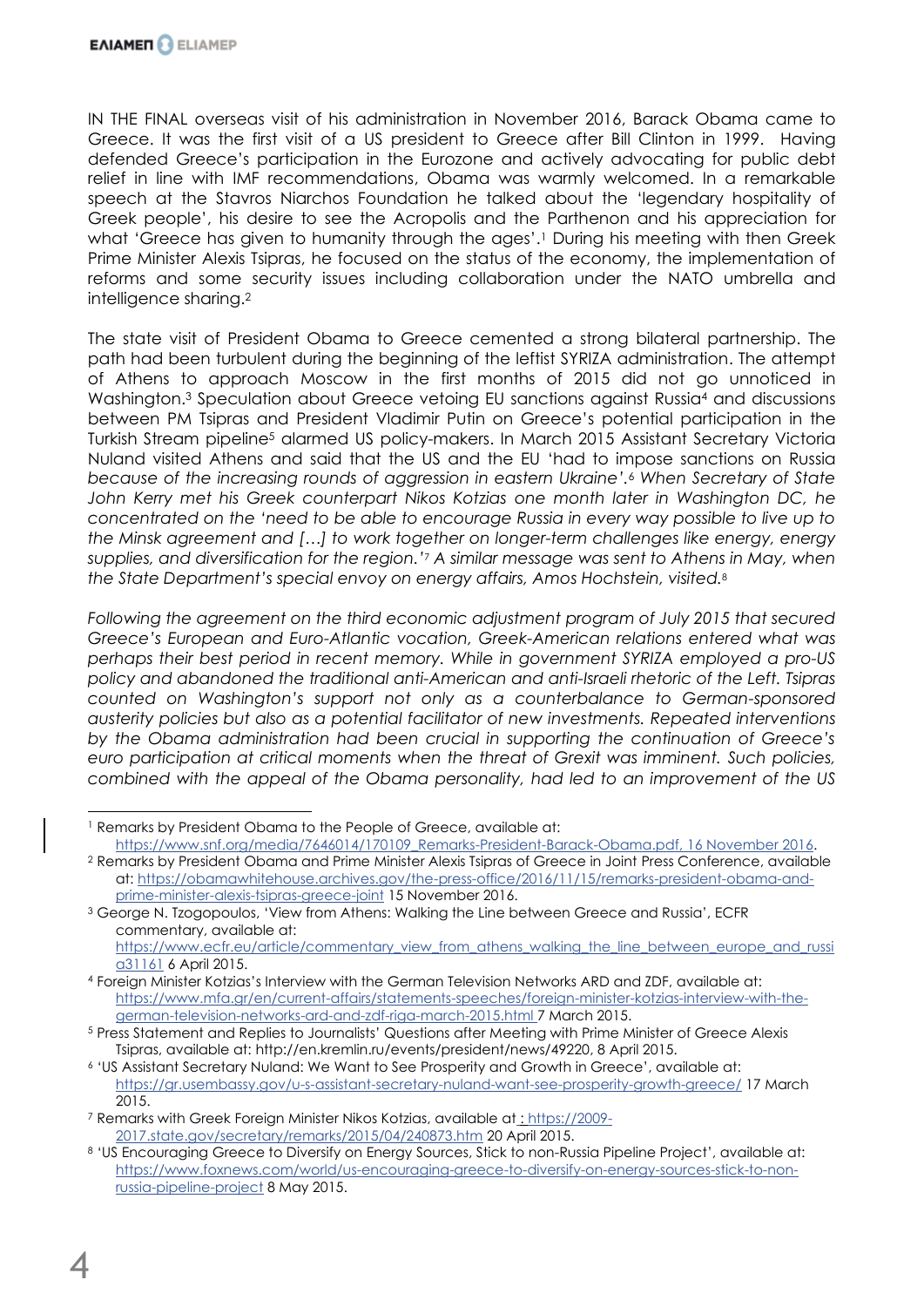*image in Greece after decades of rampant anti-Americanism. According to a 2016 Public Issue survey 71% of Greeks held a positive view of Obama, though the majority (63%) was skeptical about Donald Trump.*<sup>9</sup> *Another poll conducted by Kapa Research in 2017 demonstrated that 55% of Tsipras's voters supported closer bilateral ties with the US followed by 48% who chose France as Greece's best partner. The relevant percentages for the supporters of New Democracy leader Kyriakos Mitsotakis were 75% and 44.5% respectively. Further to this, Mitsotakis' supporters highly valued the importance of Germany (57.5%) as opposed to those of Tsipras (23.5%).*<sup>10</sup>

*Trump's victory in the presidential election of November 2016 generated tensions in the transatlantic alliance. But Greek-American relations were not affected at the bilateral level. President Trump hosted Tsipras at the White House in October 2017. Defense, security, energy, and trade were the main agenda items. Trump referred to the potential sale to Greece worth up to \$2.4 billion, to upgrade the F-16 aircraft; he expressed appreciation for Greece paying 2% of its GDP on defense as well as for the role of the Souda Bay in hosting US naval forces. He commended Greek contribution to European energy security through its support to the Trans Adriatic Pipeline (TAP), the Greece-Bulgaria Interconnector (IGB) and liquefied natural gas facilities.* <sup>11</sup> *At that time, Greece's regional importance was rising, being viewed as a pillar of newfound stability and reliability in a rough neighborhood next to an unpredictable Erdogan Turkey.* 

*In 2018 Greece and the US came even closer. The US was the honored country at the 83rd Thessaloniki International Fair. Several American companies participated and the US Embassy organized workshops on innovation, and technology.*<sup>12</sup> *More importantly, the Greek government and the US agreed on the importance of the Prespes Agreement that would pave the way for North Macedonia to join NATO. In the words of Ambassador Geoffrey Pyatt, such a development would be 'a key aspect of the [US] strategy to stabilize the region to deal with the problem of malign influence from Russia.'*<sup>13</sup> *In his public remarks, Pyatt expressed concern about the ownership and origin of the companies involved in the privatization of the Thessaloniki port. In particular, he talked about a Russian bank having 'difficulty acquiring credit from a European Bank' and said that it was 'not quite clear who the partners are, in particular the German company'.*<sup>14</sup>

*To deepen bilateral cooperation, Greece and the US launched a strategic dialogue in the end of 2018, structured along six distinct themes: regional cooperation, defense and security, law enforcement and counterterrorism, trade and investment, energy and people-to-people ties.15 In the same month, Washington expressed clear support to the trilateral cooperation mechanism between Greece, Israel and Cyprus. The US Ambassador to Israel, David Friedman,*

<sup>9</sup> Public Issue Political Barometer 161, available at:<https://www.publicissue.gr/13318/varometro-nov-2016-dt/> 25 November 2016.

<sup>&</sup>lt;sup>10</sup> Kapa Research survey on the identity of the supporters of Alexis Tsipras and Kyriakos Mitsotakis, available at: [https://kaparesearch.com/wp-content/uploads/2017/12/Kapa\\_13-Regions\\_12\\_2017\\_GR2.pdf](https://kaparesearch.com/wp-content/uploads/2017/12/Kapa_13-Regions_12_2017_GR2.pdf) November-December 2017.

<sup>11</sup> Remarks by President Trump and Prime Minister Tsipras of Greece in Joint Press Conference, available at: [https://www.whitehouse.gov/briefings-statements/remarks-president-trump-prime-minister-tsipras-greece](https://www.whitehouse.gov/briefings-statements/remarks-president-trump-prime-minister-tsipras-greece-joint-press-conference)[joint-press-conference](https://www.whitehouse.gov/briefings-statements/remarks-president-trump-prime-minister-tsipras-greece-joint-press-conference) 17 October 2017.

<sup>12</sup> See, for example, Ambassador Pyatt's Interview with Vassilis Nedos of *Kathimerini*, available at: <https://gr.usembassy.gov/ambassador-pyatts-interview-with-kathimerini/> 2 September 2018 and 83rd Thessaloniki International Fair Events, available at: https://gr.usembassy.gov/83rd-thessaloniki-international-fairevents/ 4 September 2018.

<sup>13</sup> Ambassador Pyatt's Interview to Athens-Macedonian News Agency, available at: <https://gr.usembassy.gov/amb-amna-interview/> 23 November 2018.

<sup>14</sup> Ambassador Pyatt's *Skai* 'Istories Interview with Sia Kosioni, available at: https://gr.usembassy.gov/ambassadorgeoffrey-r-pyatt-skai-istories-interview-sia-kosioni-january-24-2018/?\_ga=2.169376933.501019178.1577267486- 1535204788.1576236129 1 February 2018.

<sup>&</sup>lt;sup>15</sup> Joint Statement Regarding the Inaugural United States-Greece Strategic Dialogue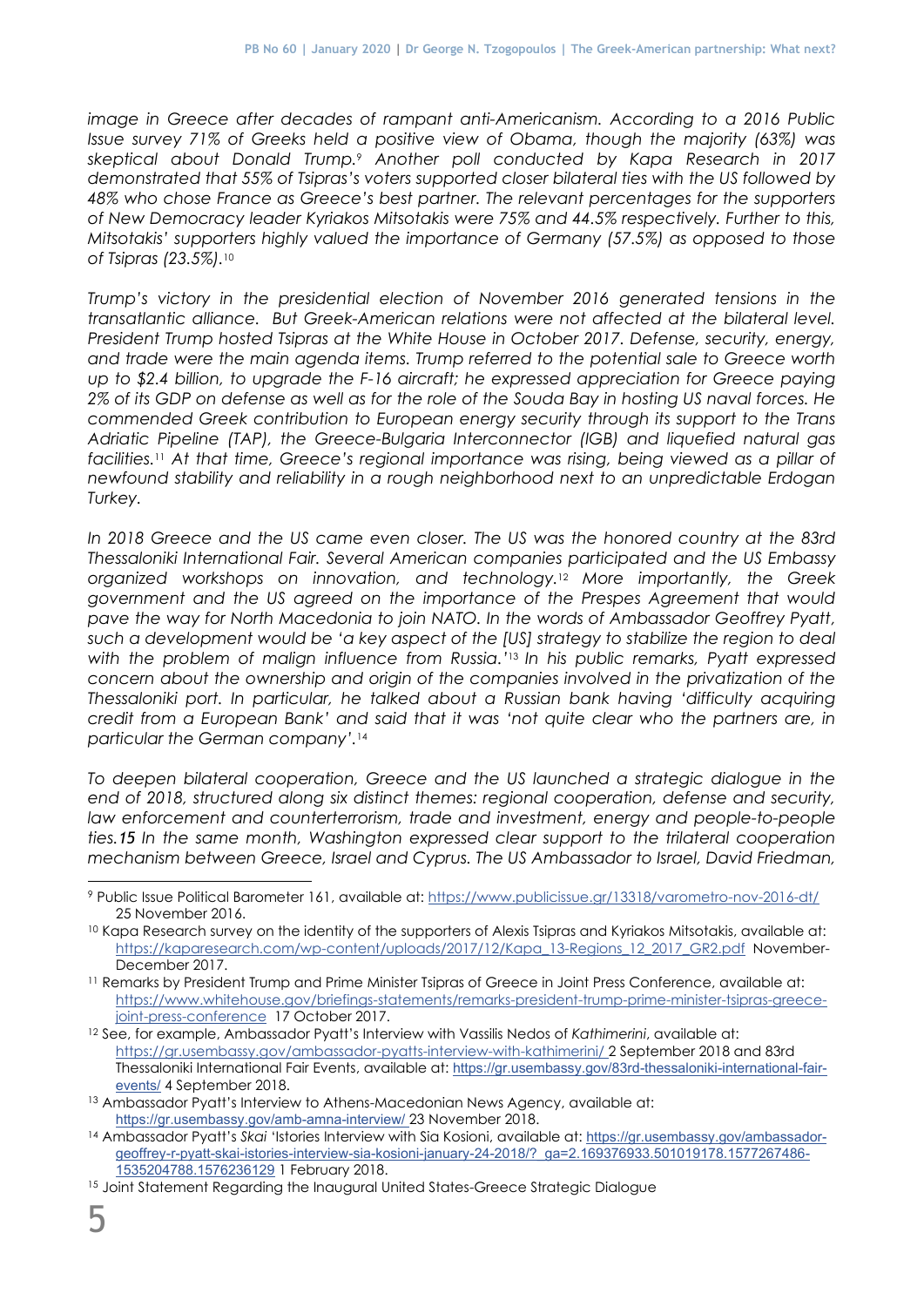*took part in the Beersheba meeting of the leaders of the three countries and pointed to this partnership as 'an anchor of stability in the Eastern Mediterranean.'*<sup>16</sup> *A few months later, in March 2019, Secretary of State Mike Pompeo travelled to Jerusalem to attend the next summit of the 'democratic bloc'.*<sup>17</sup> *Secretary Pompeo reiterated Washington's position that Greece, Israel and Cyprus were 'great, key partners in security and prosperity.'*<sup>18</sup>

*The center-right government of New Democracy under Kyriakos Mitsotakis, which came to power in summer 2019, is committed to further advancing ties with the US. Less than two weeks after the general election of 7 July 2019, Pompeo hosted his new counterpart Nikos Dendias and highlighted the strong bilateral defense and security partnership.* <sup>19</sup> *Talks already taking place to amend the Mutual Defense Cooperation Agreement (MDCA) were subsequently intensified. According to the Greek Minister of Defense, Nikos Panagiotopoulos, key issues were the use of the port at Souda Bay, the use of a section of the port of Alexandroupolis, the establishment of a helicopter training base in central Greece and the use of American unmanned aerial vehicles (UAVs) by the Hellenic Armed Forces.*<sup>20</sup> *The new defense cooperation agreement was finally signed during Pompeo's visit to Athens in October 2019*.<sup>21</sup> *The two foreign ministers also launched the second round of the strategic dialogue.*<sup>22</sup>

*The scope of Greek-American relations is multifaceted and future prospects look bright. Opportunities for Northern Greece, in particular, are ample as long as emphasis is being placed on Alexandroupolis. The US Army in Europe has already invested \$2.3 million for the removal of the sunken dredger 'Olga' from the port. Washington believes the importance of the Alexandroupolis port will be high for the transit of US military goods and equipment between Greece and Central and Eastern Europe.* <sup>23</sup> *Moreover, the Greek company Gastrade, which cooperates with GasLog Ltd. and the Greek Public Gas company (DEPA), develops offshore Alexandroupolis a floating storage regasification unit (FSRU).*<sup>24</sup> *This will create a new natural gas gateway to the markets of Southeastern and Central Europe and is thus considered a 'European Project of Common Interest'. Additionally, Greece has already started to import LNG from the US benefiting by the expansion of the Revithoussa terminal. The* 

<sup>16</sup> Statement by the US Ambassador in Israel, Mr David Friedman, during the Trilateral Summit of Israel, Greece and Cyprus, available at: https://www.pio.gov.cy/en/press-releases-article.html?id=5391#flat 20 December 2018.

<sup>&</sup>lt;sup>17</sup> George N. Tzogopoulos, 'A Democratic Bloc in the Eastern Mediterranean', available at: <https://www.jpost.com/Opinion/A-democratic-bloc-in-the-eastern-Mediterranean-556228> 12 May 2018.

<sup>18</sup> Remarks by Secretary Pompeo with Israeli Prime Minister Netanyahu, Cyprus President Anastasiades, and Greek Prime Minister Tsipras, available at: [https://cy.usembassy.gov/remarks-by-secretary-pompeo-with-israeli](https://cy.usembassy.gov/remarks-by-secretary-pompeo-with-israeli-prime-minister-netanyahu-cyprus-president-anastasiades-and-greek-prime-minister-tsipras/)[prime-minister-netanyahu-cyprus-president-anastasiades-and-greek-prime-minister-tsipras/](https://cy.usembassy.gov/remarks-by-secretary-pompeo-with-israeli-prime-minister-netanyahu-cyprus-president-anastasiades-and-greek-prime-minister-tsipras/) 20 March 2019.

<sup>&</sup>lt;sup>19</sup> Secretary Pompeo's Meeting With Greek Foreign Minister Nikos Dendias, available at: https://www.state.gov/secretary-pompeos-meeting-with-greek-foreign-minister-nikos-dendias/

<sup>20</sup> 'Working with the US Benefits our Country Greatly', available at: <http://www.ekathimerini.com/244759/article/ekathimerini/comment/working-with-the-us-benefits-our-country-greatly> 22 September 2019.

<sup>21</sup> Minister of Foreign Affairs Nikos Dendias's Statement Following his Meeting with Secretary of State Michael Pompeo, available at: [https://www.mfa.gr/en/current-affairs/top-story/minister-of-foreign-affairs-nikos-dendias](https://www.mfa.gr/en/current-affairs/top-story/minister-of-foreign-affairs-nikos-dendias-statement-following-his-meeting-with-secretary-of-state-michael-pompeo-athens-october-2019.html)[statement-following-his-meeting-with-secretary-of-state-michael-pompeo-athens-october-2019.html](https://www.mfa.gr/en/current-affairs/top-story/minister-of-foreign-affairs-nikos-dendias-statement-following-his-meeting-with-secretary-of-state-michael-pompeo-athens-october-2019.html) 5 October 2019.

<sup>22</sup> Joint Statement Regarding the Second United States-Greece Strategic Dialogue 2019, available at: [https://www.mfa.gr/en/current-affairs/statements-speeches/joint-statement-regarding-the-second-united-states](https://www.mfa.gr/en/current-affairs/statements-speeches/joint-statement-regarding-the-second-united-states-greece-strategic-dialogue-2019.html)[greece-strategic-dialogue-2019.html](https://www.mfa.gr/en/current-affairs/statements-speeches/joint-statement-regarding-the-second-united-states-greece-strategic-dialogue-2019.html) 7 October 2019.

<sup>23</sup> Ambassador Pyatt's Interview to *Thraki Net*, available at: [https://gr.usembassy.gov/ambassador-pyatts-interview](https://gr.usembassy.gov/ambassador-pyatts-interview-to-thraki-net/)[to-thraki-net/](https://gr.usembassy.gov/ambassador-pyatts-interview-to-thraki-net/) 26 September 2019.

<sup>&</sup>lt;sup>24</sup> 'GasLog to participate in the Alexandroupolis LNG Project', available at: [http://www.gastrade.gr/en/the](http://www.gastrade.gr/en/the-company/news-press-releases/gaslog-to-participate-in-the-alexandroupolis-lng-project.aspx)[company/news-press-releases/gaslog-to-participate-in-the-alexandroupolis-lng-project.aspx](http://www.gastrade.gr/en/the-company/news-press-releases/gaslog-to-participate-in-the-alexandroupolis-lng-project.aspx) and 'Approval of DEPA's Participation to the Equity of GASTRADE (Alexandroupolis FSRU)', available at: [https://www.depa.gr/approval-of-depas-participation-to-the-equity-of-gastrade-alexandroupolis-fsru-athens-23-12-](https://www.depa.gr/approval-of-depas-participation-to-the-equity-of-gastrade-alexandroupolis-fsru-athens-23-12-2019/?lang=en) [2019/?lang=en](https://www.depa.gr/approval-of-depas-participation-to-the-equity-of-gastrade-alexandroupolis-fsru-athens-23-12-2019/?lang=en) 23 December 2019.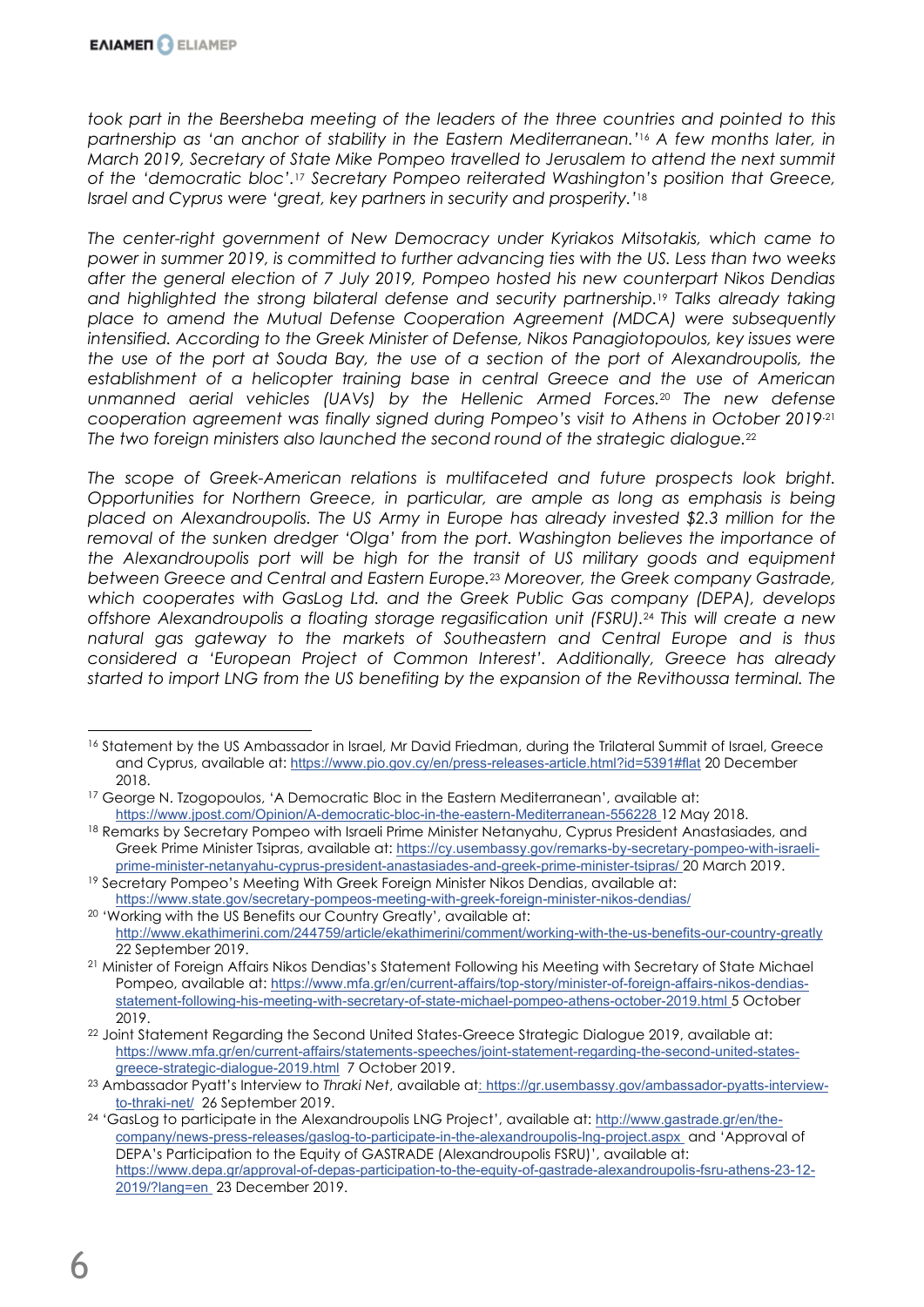*Mytilineos Group, which has overtaken DEPA as major LNG importer, bought numerous tons from the US in 2019.* 25

*Several other examples of a dynamic cooperation between Greece and the US are available. These include the investment of ONEX in the Neorion shipyard, the decision to establish R&D centers of Pfizer and Cisco in Thessaloniki, and the recent approval of the concession to ExxonMobil, Total, and Hellenic Petroleum for exploration off the coast of Crete. In 2018 total trade in goods between Greece and the US increased by 20%, reaching \$2.8 billion. Greece enjoyed a significant trade surplus, exports amounting to \$1.7 billion and imports to \$1.1 billion. US FDI stock in Greece totaled \$1.4 billion in 2018, up from \$1.2 billion in 2017.* <sup>26</sup> *Last but not least, new direct flights – such as by American Airlines connecting Athens to Chicago – are already contributing to an increase of US tourist arrivals to Greece.* 

*Expectations for the evolution of Greek-American relations in 2020 are high. The meeting of President Trump with Prime Minister Mitsotakis on 7 January 2020 in Washington DC is setting the way forward. Greece functions as a pillar of stability in the Eastern Mediterranean and South East Europe, while facing Turkey's challenges to its sovereign rights. Same is the case for Cyprus as Turkish drilling ships regularly violate its Exclusive Economic Zone. In that regard, US support should be a sine qua non.*<sup>27</sup>

*However, criticism flourishes in the Greek public debate. In a significant article published in June 2019, former Prime Minister Costas Simitis expressed his concern about the role the US would play in the case of a Greek-Turkish crisis in the Eastern Mediterranean, which he considered likely after the Greek national election. He subsequently referred to public comments made by Ambassador Pyatt 'on mutually beneficial agreements for parties involved' connoting 'initiatives which would perhaps not be placed in the interest of Greece'.*<sup>28</sup> *The US Embassy in Greece responded that Ambassador Pyatt had never talked about 'mutually beneficial agreements', and that some of his relevant sentences had been taken out of context by the Greek media.* 29

*As tensions in the Eastern Mediterranean escalate, Athens has welcomed the Eastern Mediterranean Security and Energy Partnership Act.* <sup>30</sup> *This enables the US to support the trilateral partnership of Greece, Israel and Cyprus through energy and defense cooperation initiatives. Greece also closely monitors US legislation on issues relevant to Turkish foreign policy. The National Defense Authorization Act for 2020, for instance, has not delighted Ankara.31 The dialogue between Greece and the US has to further develop in 2020 without taboos. The* 

<sup>25</sup> Paul Tugwell, 'Greece's Rising Natural Gas Role Has Players Vying for Top Spot', available at: [https://www.bloomberg.com/news/articles/2019-06-03/greece-s-rising-natural-gas-role-has-players-vying-for-top](https://www.bloomberg.com/news/articles/2019-06-03/greece-s-rising-natural-gas-role-has-players-vying-for-top-spot)[spot](https://www.bloomberg.com/news/articles/2019-06-03/greece-s-rising-natural-gas-role-has-players-vying-for-top-spot) 3 June 2019 (registration required).

<sup>&</sup>lt;sup>26</sup> Remarks by US Commerce Secretary Wilbur L. Ross at American Chamber of Commerce (AmCham) in Athens, Greece, available at: [https://www.commerce.gov/news/speeches/2019/09/remarks-us-commerce](https://www.commerce.gov/news/speeches/2019/09/remarks-us-commerce-secretary-wilbur-l-ross-american-chamber-commerce-amcham)[secretary-wilbur-l-ross-american-chamber-commerce-amcham](https://www.commerce.gov/news/speeches/2019/09/remarks-us-commerce-secretary-wilbur-l-ross-american-chamber-commerce-amcham) 5 September 2019.

<sup>27</sup> US Ambassador Geoffrey Pyatt considers the MoU signed between Ankara and Tripoli on the delimitation of their Exclusive Economic Zones 'unhelpful' and 'provocative'. See his interview with CNN Greece, available at: [https://gr.usembassy.gov/ambassador-pyatts-interview-with-cnn](https://gr.usembassy.gov/ambassador-pyatts-interview-with-cnn-gr/?_ga=2.174570662.501019178.1577267486-1535204788.1576236129)[gr/?\\_ga=2.174570662.501019178.1577267486-1535204788.1576236129](https://gr.usembassy.gov/ambassador-pyatts-interview-with-cnn-gr/?_ga=2.174570662.501019178.1577267486-1535204788.1576236129) 3 December 2019.

<sup>28</sup> Costas Simitis, 'Territorial Waters – Exclusive Economic Zone – Continental Shelf: Attention Now', available at: <https://www.kathimerini.gr/1028367/article/epikairothta/politikh/aigialitida-zwnh--aoz--yfalokrhpida-prosoxh-twra> 9 June 2019 (in Greek).

<sup>29</sup> Bill Murad, 'What the US Ambassador Actually Said about East Med Drilling', available at: [http://www.ekathimerini.com/241472/article/ekathimerini/comment/what-the-us-ambassador-actually-said-about](http://www.ekathimerini.com/241472/article/ekathimerini/comment/what-the-us-ambassador-actually-said-about-east-med-drilling)[east-med-drilling](http://www.ekathimerini.com/241472/article/ekathimerini/comment/what-the-us-ambassador-actually-said-about-east-med-drilling) 12 June 2019.

<sup>30</sup> See this Act in: H.R.1865 - Further Consolidated Appropriations Act, 2020

<sup>116</sup>th Congress (2019-2020).

<sup>&</sup>lt;sup>31</sup> Press Release Regarding the Draft National Defense Authorization Act for 2020 Adopted in the US Congress, available at: [http://www.mfa.gov.tr/no\\_365\\_-abd-kongresi-nde-kabul-edilen-ulusal-savunma-yetki-taslagi-hk.en.mfa](http://www.mfa.gov.tr/no_365_-abd-kongresi-nde-kabul-edilen-ulusal-savunma-yetki-taslagi-hk.en.mfa) 17 December 2019.